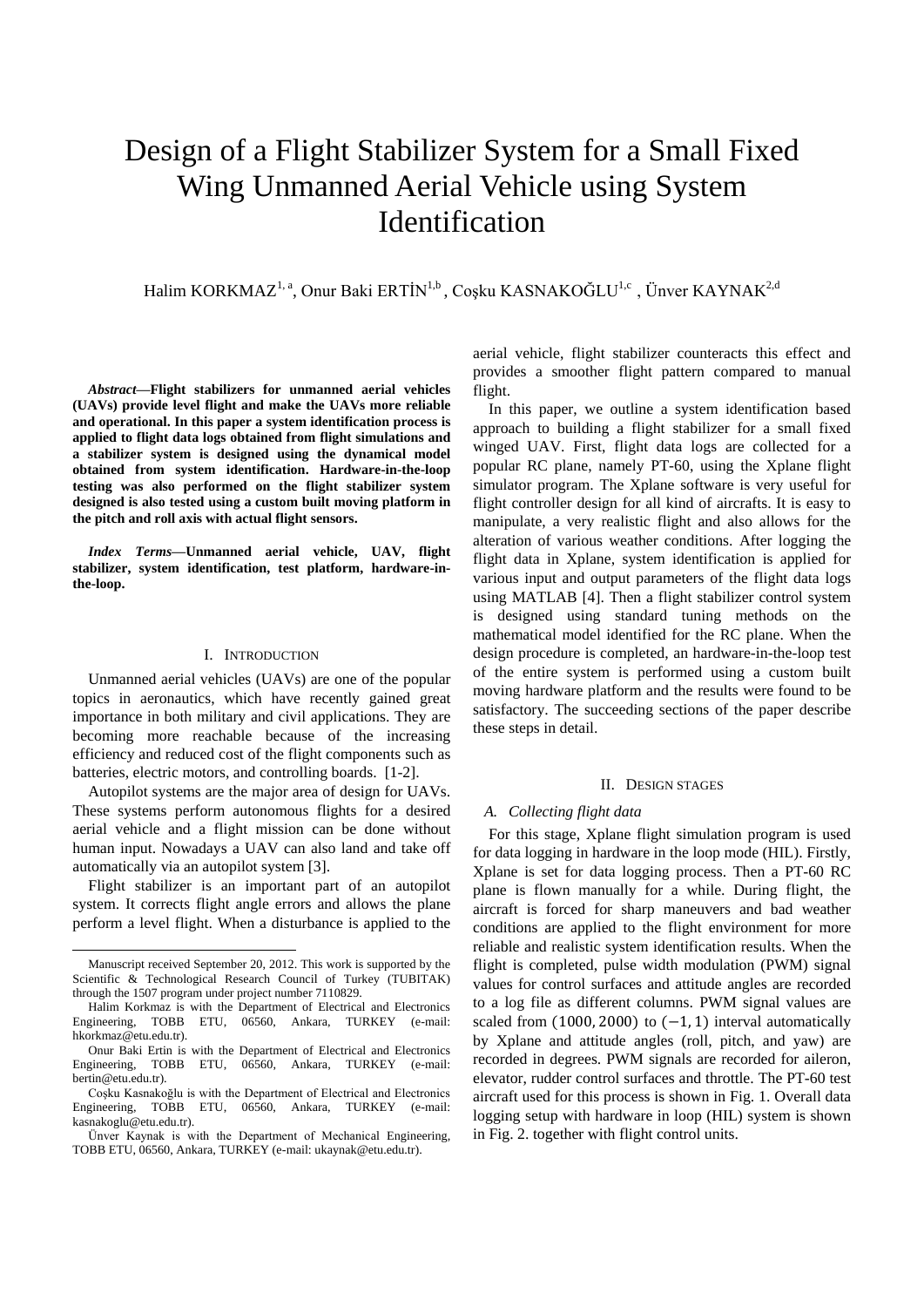

Figure 1: PT60 RC aircraft



Figure 2: Overall flight data logging setup

### *B. System identification*

After collecting flight data, system identification is applied around the zero point separately for specific input and output signals by utilizing MATLAB [5-9]. The input variables are chosen as the scaled aileron and elevator PWM signals and the output variables are chosen as the roll and pitch angles in degrees respectively. Rudder input scaled PWM signal and yaw output angle were left out since they are of less importance for a flight stabilizer and including them would increase the system complexity unnecessarily. Input scaled PWM signals are shown in Fig. 3.



Figure 3: Input scaled PWM signals

Output signals for input scaled PWM signals are shown in Fig. 4.

![](_page_1_Figure_9.jpeg)

Figure 4: Output attitude signals

Transfer functions for the roll model R(s) and the pitch model P(s) which were obtained by processing the inputoutput data through MATLAB System Identification Toolbox are given below.

$$
R(s) = \frac{9.629e04 \, s + 1105}{s^3 + 363.1 \, s^2 + 0.1315 \, s + 9.496}
$$

$$
P(s) = \frac{7.035 s^2 + 2467s + 659.7}{s^3 + 20.03 s^2 + 4.079 s + 5.087}
$$

R(s) has 3 poles and 1 zero, P(s) has 3 poles and 2 zeros. The structures of the models obtained are quite similar to each other. Estimated output signals are obtained by using input signals in Fig. 3. and  $R(s)$ ,  $P(s)$  transfer functions. Estimated output pitch and roll angles are shown in Fig. 5.

![](_page_1_Figure_15.jpeg)

Figure 5: Estimated output pitch and roll angles

Note that these signals are very similar to the output signals shown in Fig. 4. This similarity confirms that system identification process is completed correctly and the models obtained are capable of capturing the flight dynamics satisfactorily.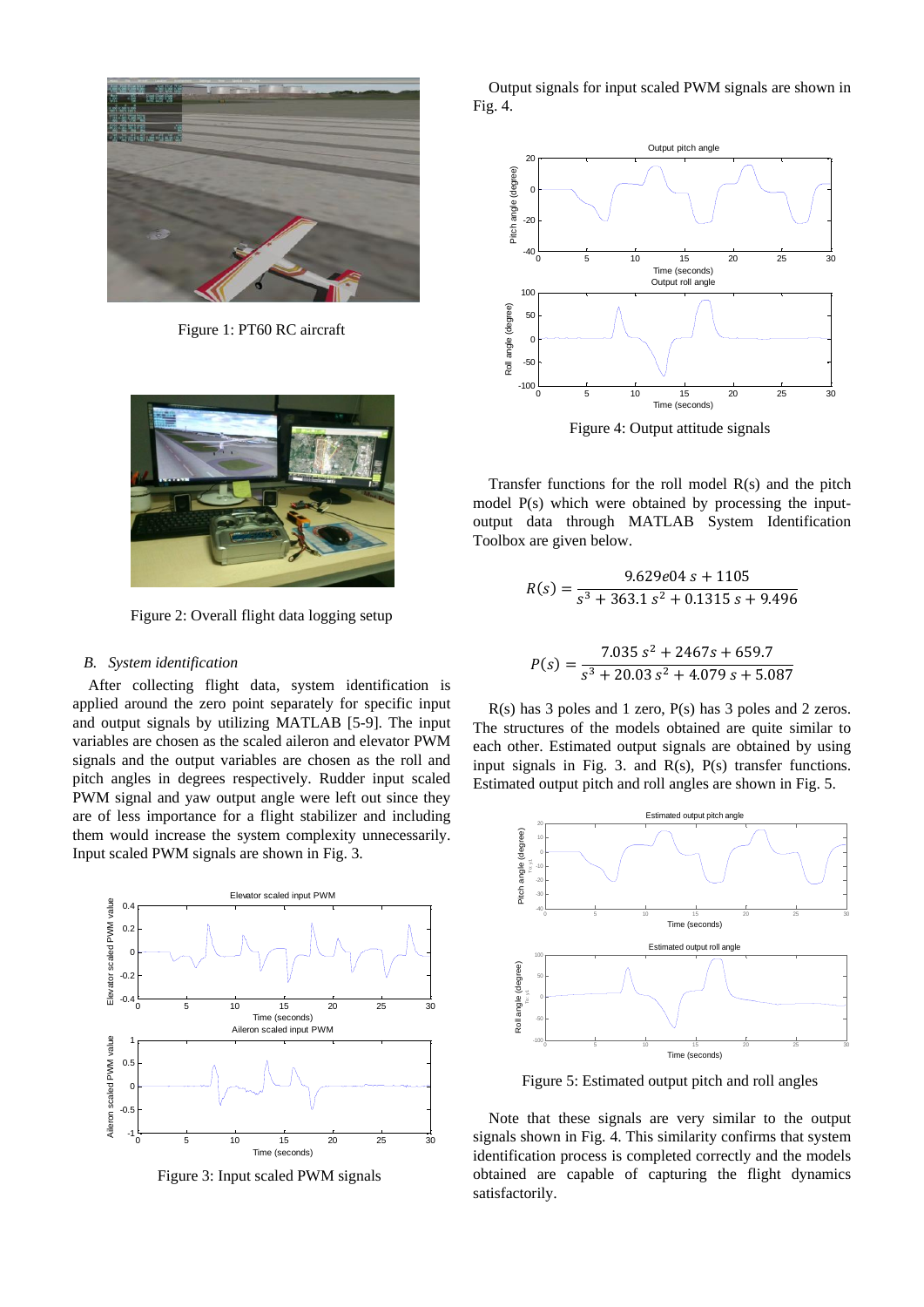## *C. Designing a PID controller for the identified system*

At this stage a PID controller is designed for each identified system separately. MATLAB SISO Design Tool is utilized for compensator design. According to the SISO Design Tool, the optimum compensator solution is found to be a PI controller for both the roll model R(s) and the pitch model P(s).

For roll model R(s), the PI compensator obtained is shown below.

$$
C(s)_{roll} = 0.47825 x \frac{1 + 0.98s}{s}
$$

Proportional and Integral constant for  $C(s)_{roll}$  are 0.468685 and 0.47825 respectively. For roll model P(s), the PI compensator obtained is shown below.

$$
C(s)_{pitch} = 0.3059 \, x \, \frac{1 + 1.7s}{s}
$$

Proportional and Integral constant for  $C(s)_{pitch}$  are 0.52003 and 0.3059 respectively.

Step responses for  $C(s)_{roll}$  and  $C(s)_{pitch}$  are shown in Fig. 6. and Fig.7. respectively. Although  $C(s)_{roll}$  gives slower reaction than  $C(s)_{pitch}$ , both compensators have enough and realistic responses for step inputs. This situation will be clearer by observing the flight test output signals in the later sections.

At this point, a basic flight stabilizer system has been designed and is ready to be used in flight tests.

![](_page_2_Figure_9.jpeg)

Figure 6: Step response for  $C(s)_{pitch}$ 

![](_page_2_Figure_11.jpeg)

Figure 7: Step response for  $C(s)_{roll}$ 

#### III. TESTS

Designed system is tested with a moving hardware platform in the pitch and roll axis with actual flight sensors to form a complete testing environment [10-11].

Moving hardware platform includes two servos which provide pitch and roll movements. Whole hardware platform stabilize system is controlled by Ardupilot Mega microcontroller board.

Ardupilot Mega has its own IMU and magnetometer sensors. It also has open source libraries so it gives a chance to developers to embed and test custom code. Xplane simulation program sends attitude data to Ardupilot Mega and then Ardupilot Mega calculates stabilizing responses and sends them to Xplane back through a C# application. Ardupilot Mega is commanded by a 2.4Ghz RC remote controller. Xplane also sends attitude data to Arduino Mega through another C# application. Servos are positioned to pitch and roll angles by Arduino Mega. Ardupilot Mega is attached to the surface of the platform. So, actual flight sensors are used for the whole controlling mechanism. Moving hardware platform system connections are shown in Fig. 8.

The moving hardware platform has a limited operating range, because all connected servos have angle position limit and they cannot go further. Therefore the moving hardware platform cannot do extreme movements such as a barrel roll or a pitch circle. For this reason the flight tests were not pushed to such limits.

![](_page_2_Figure_18.jpeg)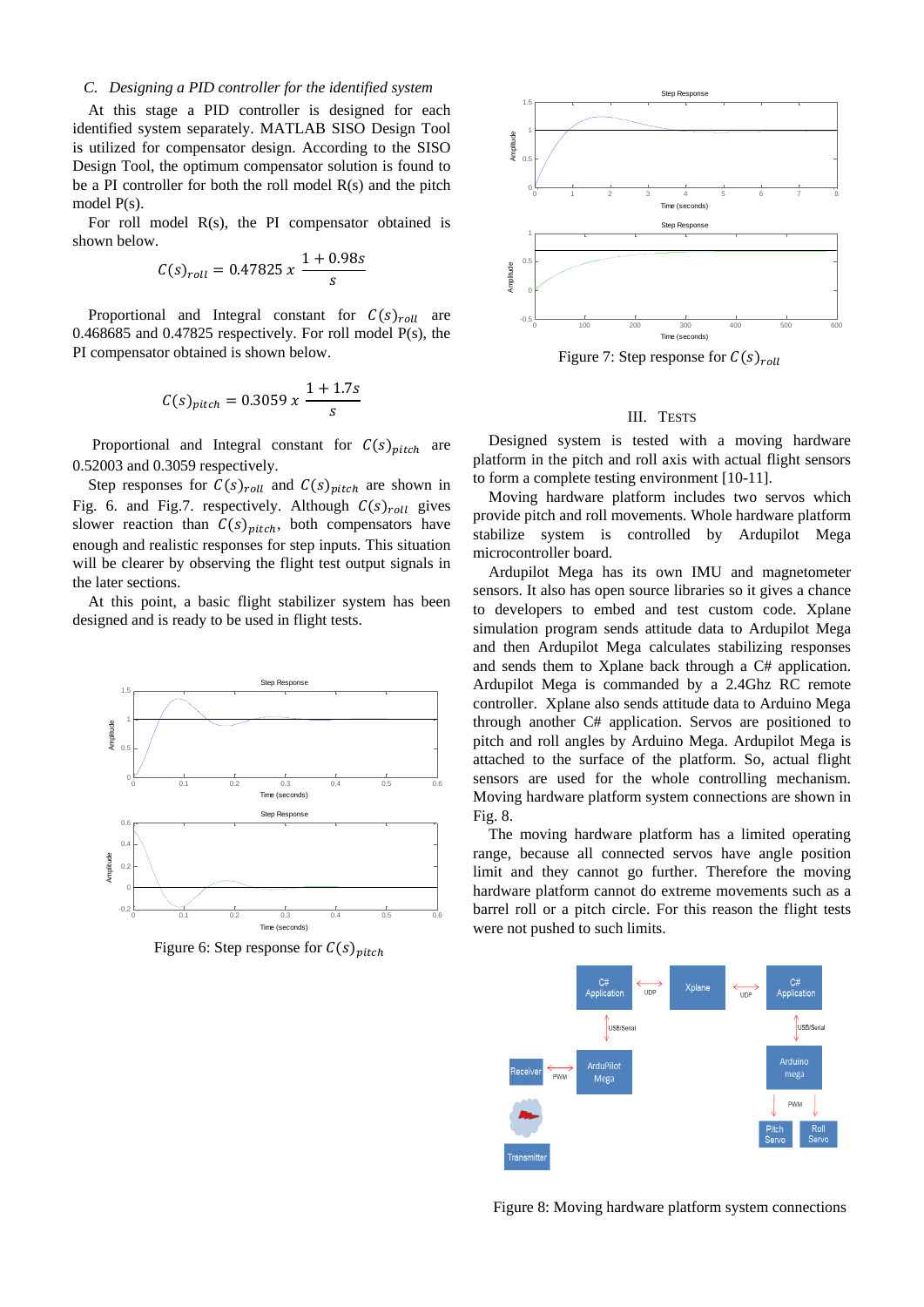The entire moving hardware platform is shown in Fig. 9.

![](_page_3_Picture_1.jpeg)

Figure 9: Moving hardware platform

Custom PID controllers were designed and embedded to Ardupilot Mega for pitch and roll axis. PID parameters are taken from the previous section which includes PID controller design for the identified system.

# IV. RESULTS

PT-60 RC aircraft is simulated on Xplane with the moving hardware platform and the flight results are examined. During the simulation process, PID coefficients are used which were designed separately for the transfer functions identified for roll and pitch. Also, the error signal (reference angle minus the pitch/roll angle) is scaled and preprocessed before being fed to the PID controller. A block diagram of the flight stabilizer feedback controlling scheme is shown in Fig. 10. Reference inputs are assumed to be zero because stabilizing means holding the aircraft at zero pitch and zero roll degrees for level flight.

![](_page_3_Figure_6.jpeg)

Figure 10: Flight stabilizer feedback controlling scheme

Data logging process is enabled for the newly obtained PID coefficients during flight tests with moving hardware platform again. According to the data logs, input scaled PWM signals are shown in Fig. 11. and output signals for these input scaled PWM signals are shown in Fig. 12.

![](_page_3_Figure_9.jpeg)

Figure 11: Input scaled PWM signals

![](_page_3_Figure_11.jpeg)

Figure 12: Output attitude signals

As seen in the Fig.12. , the simulated aircraft tends to reach zero pitch and roll. Zero level indicates the reference angle for system (Fig. 10). Positive and negative peaks in the output signals represent the moment that the RC remote controller sticks were released. When sticks are released, PID compensators are activated and the aircraft follows the reference angle which is zero degrees.

#### V. CONCLUSIONS AND FUTURE WORKS

In this paper we outlined the design of a pitch and roll stabilizer for a small fixed winged UAV using data obtained from Xplane simulations. These data are processed by a system identification process utilizing MATLAB and a dynamical model of the pitch and yaw behaviors are obtained. These models are used to construct PI controllers for these axes, and hardware-in-the-loop simulations using a custom two-degree-of-freedom moving platform confirm that the designed controllers successfully return the plane to a straight and level flight.

Simulated flight stabilizer can be used for a real flight because whole tested flight stabilize system is based on actual sensors which the moving hardware system platform includes. Our future goal is to test this stabilizer for a real flight. Another future goal is to design new autopilot